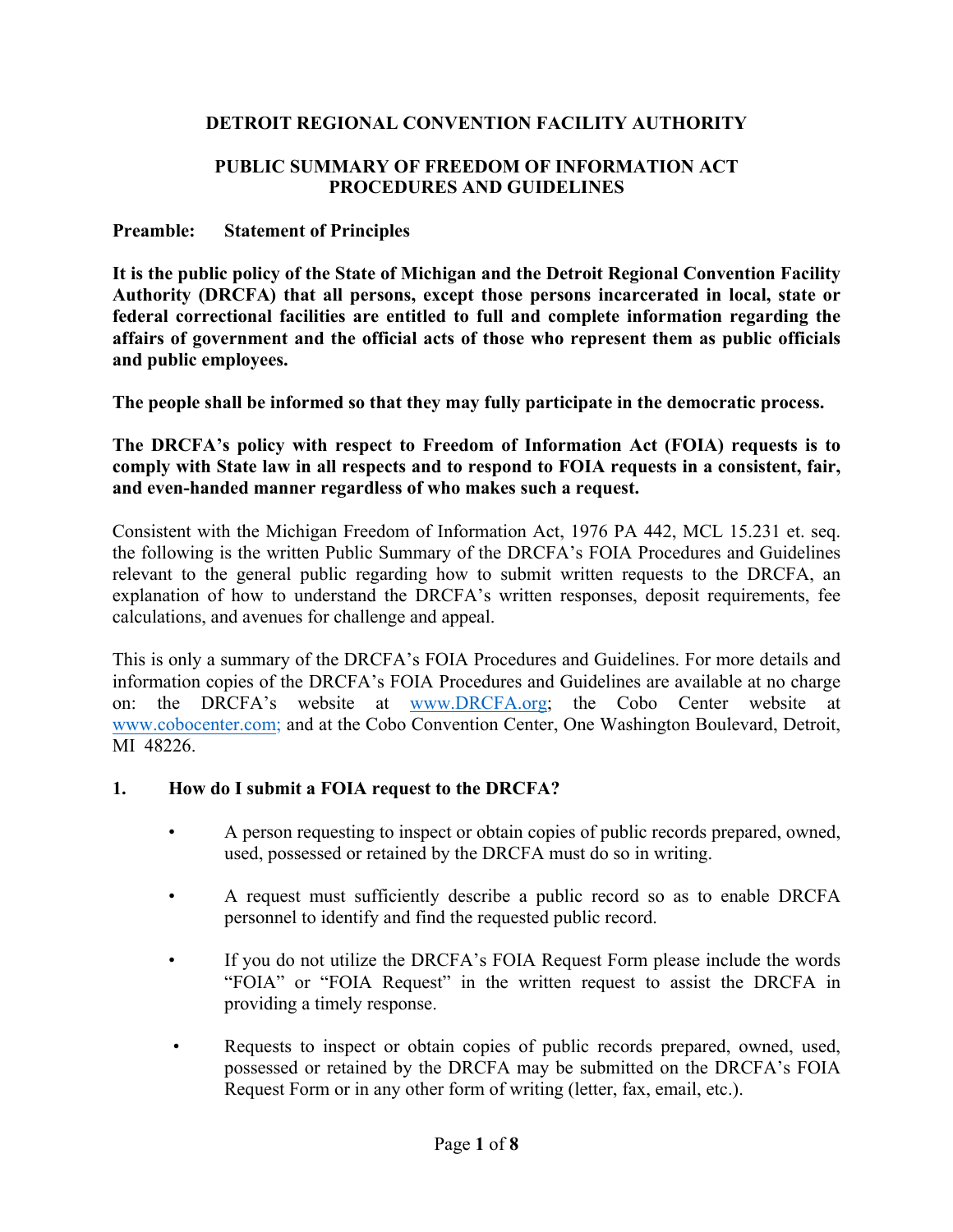- No specific form to submit a written request is required. However, a FOIA Request Form and other FOIA related forms are available for use and convenience on: the DRCFA's website at www.DRCFA.org; the Cobo Center website at www.cobocenter.com; and at the Cobo Convention Center, One Washington Boulevard, Detroit, MI 48226..
- Written requests for public records may be submitted in person or by mail to the DRCFA, Attention: FOIA Coordinator, One Washington Boulevard, Detroit, MI 48226.
- Requests may also be submitted electronically by fax to: (313) 877-8274. To ensure a timely response, faxed requests should contain the term "FOIA" or "FOIA Request" on the first/cover page.
- Requests may also be submitted electronically by email to: DJasion@DRCFA.org. To ensure a timely response, emailed requests should contain the term "FOIA" or "FOIA Request" in the subject line.

# **2. What kind of a response can I expect to my request?**

- Within 5 business days of receipt of a FOIA request the DRCFA will issue a response. If a request is received by fax, email or other electronic transmission, the request is deemed to have been received on the following business day.
- The DRCFA will respond to the request in one of the following ways:
	- $\circ$  Grant the request.
	- $\circ$  Issue a written notice denying the request.
	- $\circ$  Grant the request in part and issue a written notice denying in part the request.
	- $\circ$  Issue a notice indicating that due to the nature of the request the DRCFA needs an additional 10 business days to respond for a total of no more than 15 business days. Only one such extension is permitted.
	- $\circ$  Issue a written notice indicating that the public record requested is available at no charge on the DRCFA's website.
- If the request is granted, or granted in part, the DRCFA will require that payment be made in full for the allowable fees associated with responding to the request before the public record is made available.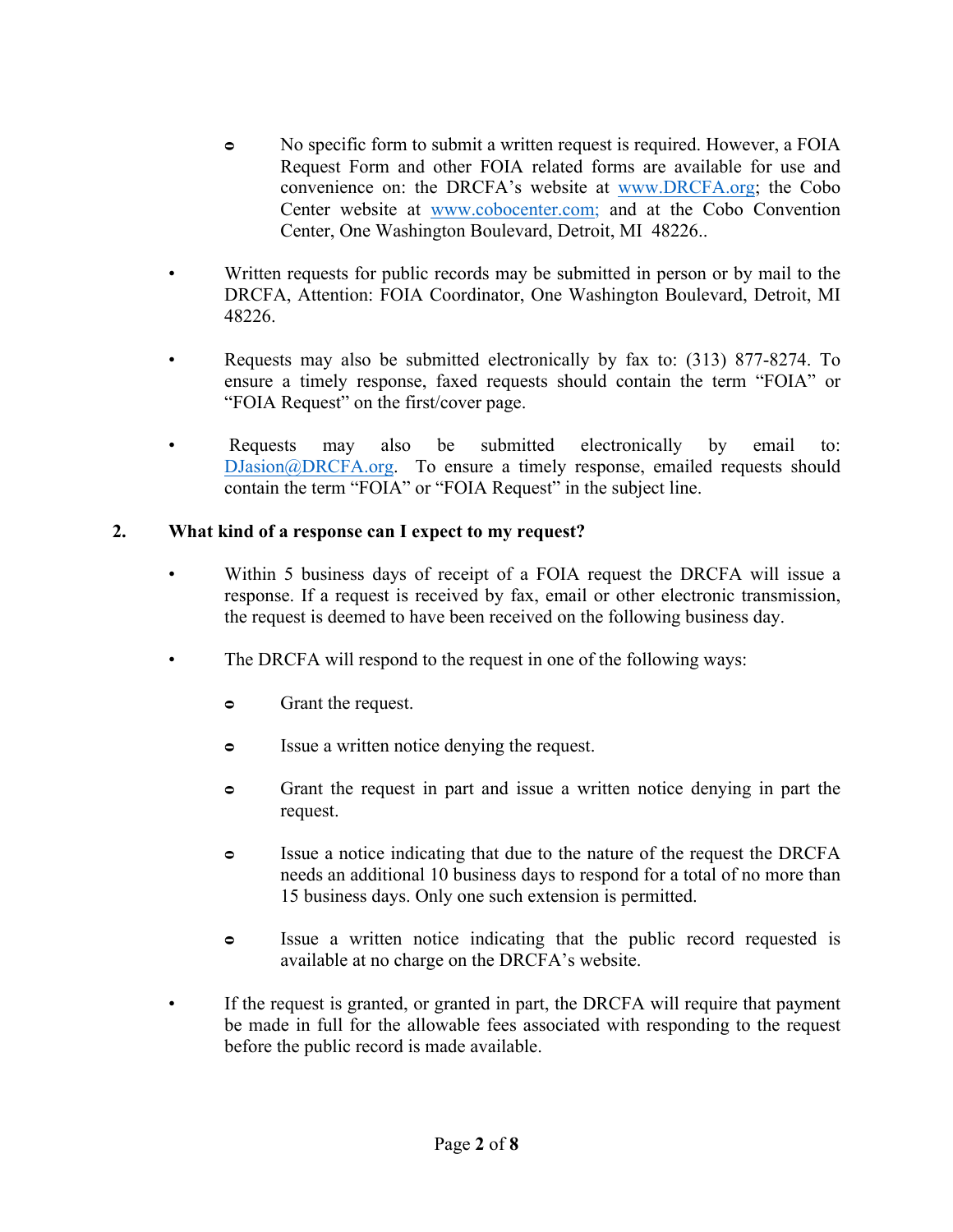If the cost of processing a FOIA Request is expected to exceed \$50.00, or if the requestor has not paid in full for a previously granted request, the DRCFA will require a deposit before processing the request.

## **3. What are the DRCFA's deposit requirements?**

- If the DRCFA has made a good faith calculation that the total fee for processing the request is expected to exceed \$50.00, the DRCFA will require that you provide a deposit in the amount of 50% of the total estimated fee. When the DRCFA requests the deposit, it will provide a non-binding best efforts estimate of how long it will take the DRCFA to provide the records after the deposit has been paid.
- If a request for public records is from a person who has not paid the DRCFA in full for copies of public records made in fulfillment of a previously granted written request, the DRCFA will require a deposit of 100% of the estimated processing fee before it begins to search for a public record for any subsequent written request by that person when **all** of the following conditions exist:
	- The final fee for the prior written request is not more than 105% of the estimated fee;
	- $\circ$  The public records made available contained the information sought in the prior written request and remain in the DRCFA's possession;
	- **ᴑ** The public records were made available to the individual, subject to payment, within the time frame estimated by the DRCFA to provide the records;
	- $\bullet$  Ninety (90) days have passed since the FOIA Coordinator notified the individual in writing that the public records were available for pickup or mailing;
	- $\circ$  The individual is unable to show proof of prior payment to the DRCFA; and
	- **ᴑ** The DRCFA has calculated a detailed itemization that is the basis for the current written request's increased estimated fee deposit.
- The DRCFA will not require the 100% estimated fee deposit if any of the following apply:
	- The person making the request is able to show proof of prior payment in full to the DRCFA;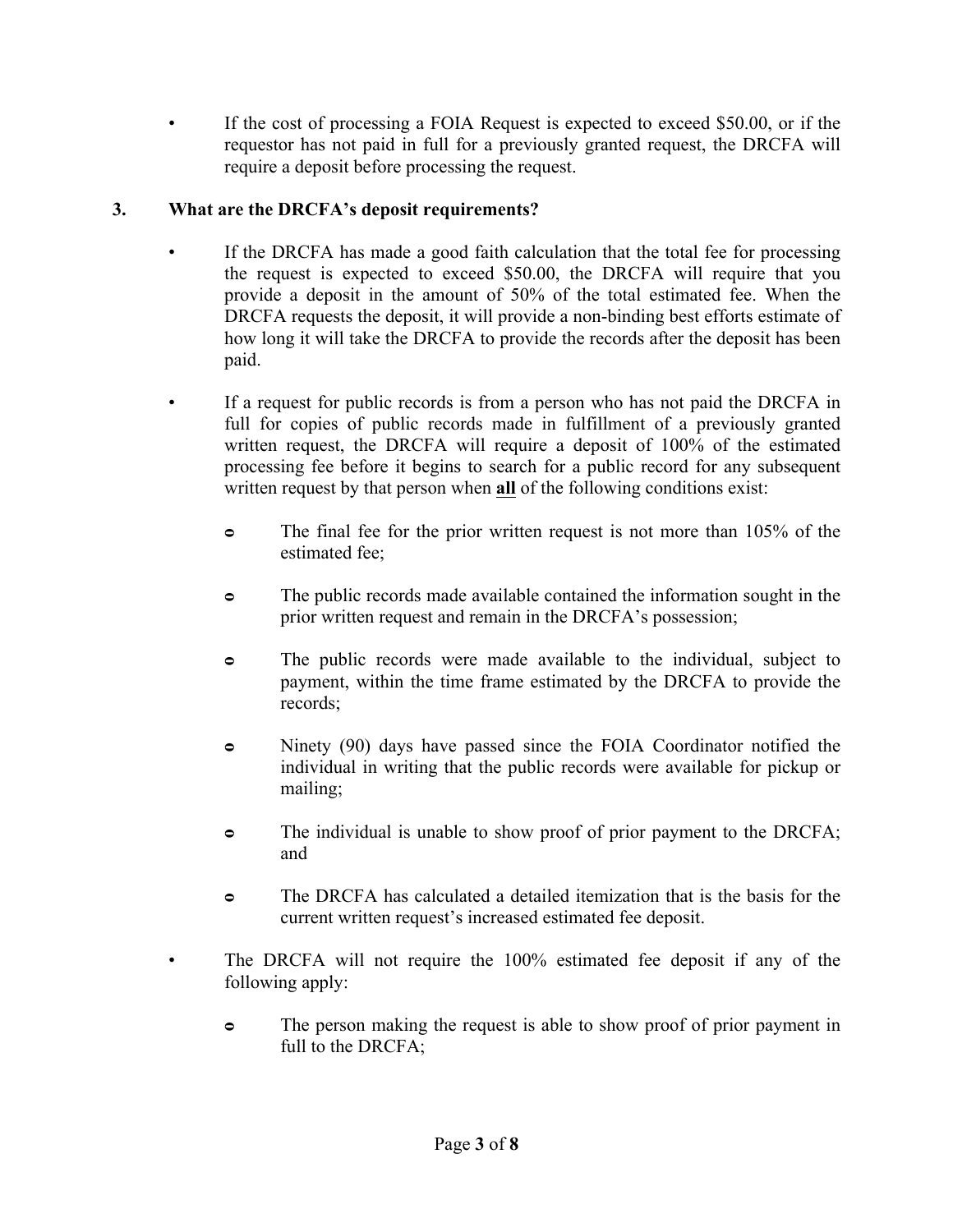- The DRCFA is subsequently paid in full for the applicable prior written request; or
- Three hundred sixty five (365) days have passed since the person made the request for which full payment was not remitted to the DRCFA.

## **4. How does the DRCFA calculate FOIA processing fees?**

The Michigan FOIA statute permits the DRCFA to charge for the following costs associated with processing a request:

- Labor costs associated with duplication or publication, which includes making paper copies, making digital copies, or transferring digital public records to nonpaper physical media or through the Internet or other electronic means.
- Labor costs associated with searching for, locating and examining a requested public record, when failure to charge a fee will result in unreasonably high costs to the DRCFA.
- Labor costs associated with a review of a record to separate and delete information exempt from disclosure, when failure to charge a fee will result in unreasonably high costs to the DRCFA.
- The cost of duplication or publication, not including labor, of paper copies of public records. This may include the cost for copies of records already on the DRCFA's website if you ask the DRCFA to make copies.
- The cost of computer discs, computer tapes or other digital or similar media when the requestor asks for records in non-paper physical media. This may include the cost for copies of records already on the DRCFA's website if you ask the DRCFA to make copies.
- The cost to mail or send a public record to a requestor.

## **Labor Costs**

- All labor costs will be estimated and charged in 15-minute increments, with all partial time increments rounded down. If the time involved is less than 15 minutes, there will be no charge.
- Labor costs will be charged at the hourly wage of the lowest-paid DRCFA employee capable of doing the work in the specific fee category, regardless of who actually performs the work.
- Labor costs will also include a charge to cover or partially cover the costs of fringe benefits. The DRCFA may add up to 50% to the applicable labor charge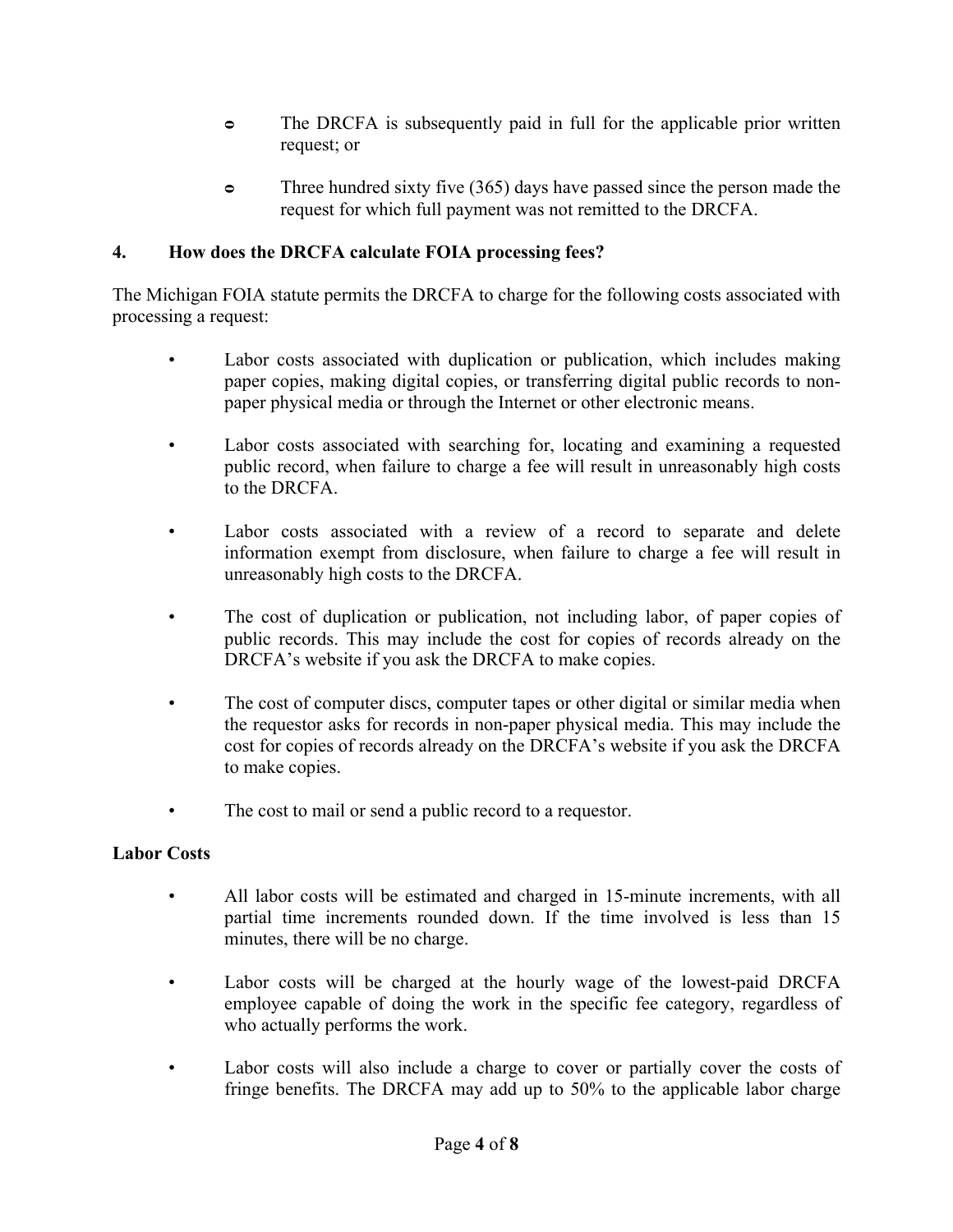amount to cover or partially cover the cost of fringe benefits, but in no case may it exceed the actual cost of fringe benefits.

- Overtime wages will not be included in labor costs unless agreed to by the requestor; overtime costs will not be used to calculate the fringe benefit cost.
- Contracted labor costs will be charged at the hourly rate of \$48.90 (6 times the state minimum hourly wage).

A labor cost will not be charged for the search, examination, review and the deletion and separation of exempt from nonexempt information unless failure to charge a fee would result in unreasonably high costs to the DRCFA. Costs are unreasonably high when they are excessive and beyond the normal or usual amount for those services compared to the DRCFA's usual FOIA requests, because of the nature of the request in the particular instance. The DRCFA must specifically identify the nature of the unreasonably high costs in writing.

## **Copying and Duplication**

The DRCFA will use the most economical method of making copies of public records, including using double-sided printing, if it is cost-saving and available.

### *Non-paper Copies on Physical Media*

If the DRCFA has the technological capability necessary to provide the public record on computer discs, computer tapes or other digital or similar media the cost will be at the actual and most reasonably economical cost for the non-paper media.

## *Paper Copies*

- Paper copies of public records made on standard letter  $(8\frac{1}{2} \times 11)$  or legal  $(8\frac{1}{2} \times$ 14) sized paper will not exceed \$.10 per sheet of paper.
- Copies for non-standard sized sheets of paper will reflect the actual cost of reproduction.
- The DRCFA will provide records using double-sided printing, if it is cost-saving and available.

## **Mailing Costs**

- The actual cost to mail public records using a reasonably economical and justified means.
- The DRCFA may charge for the least expensive form of postal delivery confirmation.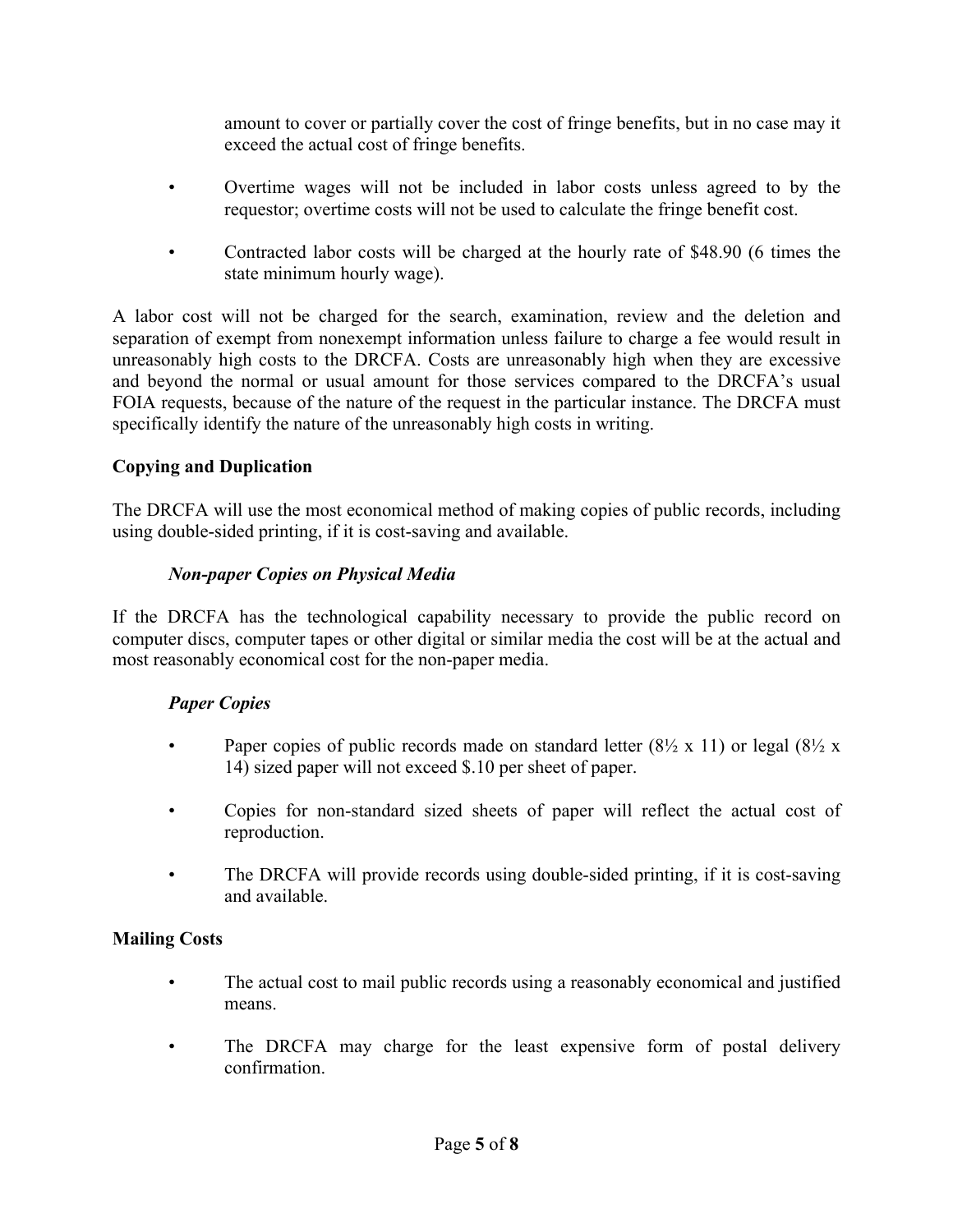• No cost will be assessed for expedited shipping or insurance unless delivery using those service(s) is requested/specified by the requestor.

# **Waiver of Fees**

The cost of the search for and copying of a public record may be waived or reduced if in the sole judgment of the FOIA Coordinator a waiver or reduced fee is in the public interest because it can be considered as primarily benefitting the general public. The DRCFA may identify specific records or types of records it deems should be made available for no charge or at a reduced cost.

# **5. How do I qualify for an indigence discount on the fee?**

The DRCFA will discount the first \$20.00 of fees for a request if you submit an affidavit stating that you are:

- Indigent and receiving specific public assistance, or
- If not receiving public assistance, stating facts demonstrating an inability to pay because of indigence.

You are not eligible to receive the \$20.00 discount if you:

- Have previously received discounted copies of public records from the DRCFA twice during the calendar year; or
- Are requesting information on behalf of other persons who are offering or providing payment to you to make the request.

An affidavit is a sworn statement made under the penalty of Perjury. For your convenience, the DRCFA has provided a Waiver/Suspension of Fees Affidavit Form for use by the public, which is available on: the DRCFA's website at www.DRCFA.org; the Cobo Center website at www.cobocenter.com; and at the Cobo Convention Center, One Washington Boulevard, Detroit, MI 48226.

## **6. May a nonprofit organization receive a discount on the fee?**

A nonprofit organization advocating for developmentally disabled or mentally disabled individuals that is formally designated by the state to carry out activities under Subtitle C of the Developmental Disabilities Assistance and Bill of Rights Act of 2000, Public Law 106-402, and the Protection and Advocacy for Individuals with Mental Illness Act, Public Law 99-319, may receive a \$20.00 discount if the request meets all of the following requirements in the Act:

 $\circ$  Is made directly on behalf of the organization or its clients;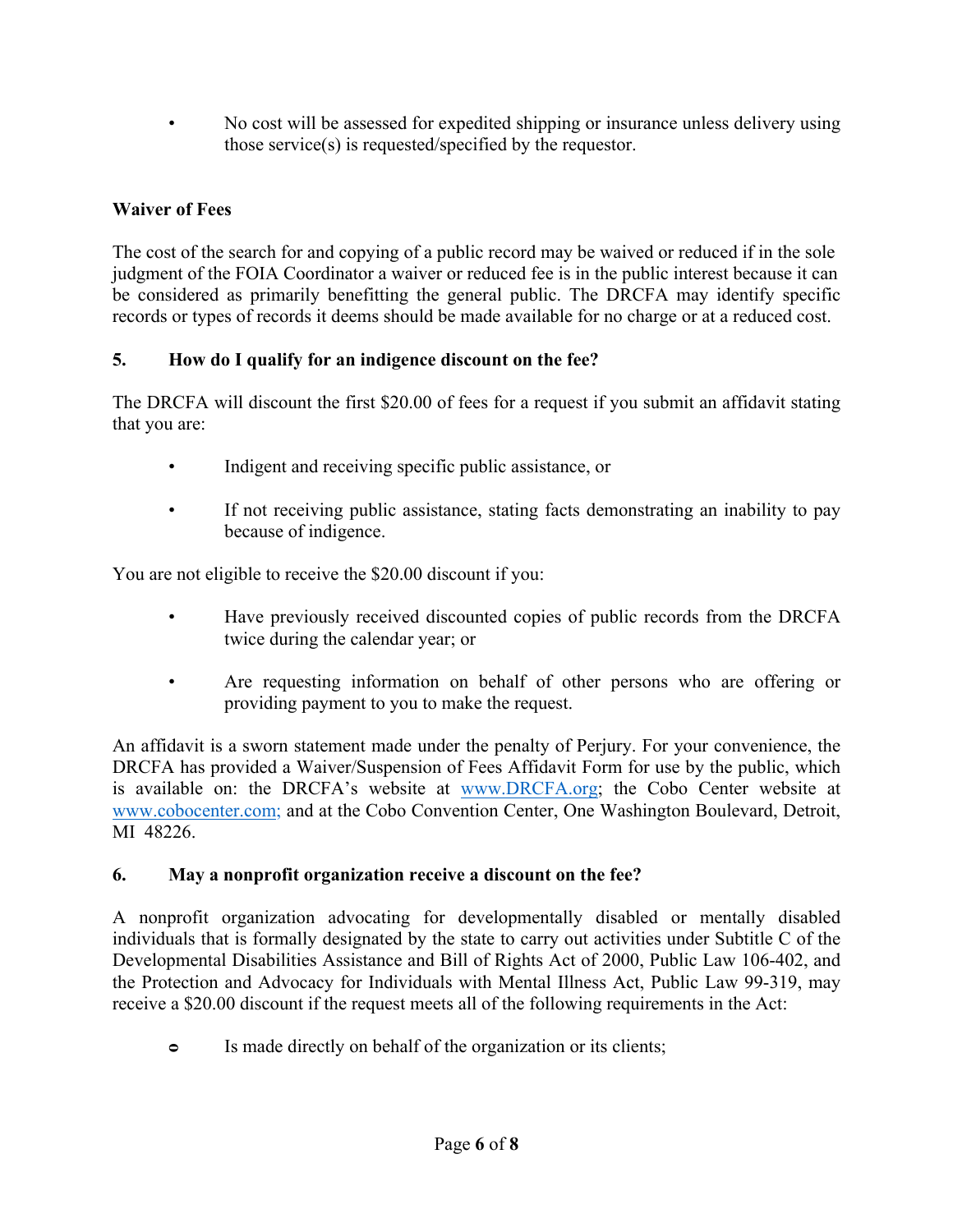- Is made for a reason wholly consistent with the mission and provisions of those laws under section 931 of the Mental Health Code, 1974 PA 258, MCL 330.1931; and
- **S** Is accompanied by documentation of its designation by the state, if requested by the DRCFA.

## **7. How may I challenge the denial of a public record or an excessive fee?**

# **Appeal of a Denial of a Public Record**

If you believe that all or a portion of a public record has not been disclosed or has been improperly exempted from disclosure, you may appeal to the DRCFA Board of Directors by filing an appeal of the denial with the office of the DRCFA.

The appeal must be in writing, specifically state the word "appeal" and identify the reason or reasons you are seeking a reversal of the denial. You may use the DRCFA FOIA Appeal Form (To Appeal a Denial of Records), which is available on: the DRCFA's website at www.DRCFA.org; the Cobo Center website at www.cobocenter.com; and at the Cobo Convention Center, One Washington Boulevard, Detroit, MI 48226.

The Board of Directors is not considered to have received a written appeal until the first regularly scheduled Board of Directors meeting following submission of the written appeal. Within 10 business days of receiving the appeal the Board of Directors will respond in writing by:

- Reversing the disclosure denial;
- Upholding the disclosure denial; or
- Reversing the disclosure denial in part and upholding the disclosure denial in part; or
- Under unusual circumstances, issue a notice extending for not more than 10 business days the period during which the Board of Directors shall respond to the written appeal. The Board of Directors shall not issue more than 1 notice of extension for a particular written appeal.

Whether or not you submitted an appeal of a denial to the DRCFA Board of Directors, you may file a civil action in Wayne County Circuit Court within 180 days after the DRCFA's final determination to deny your request.

If you prevail in the civil action, the court will award you reasonable attorneys' fees, costs, and disbursements. If the court determines that the DRCFA acted arbitrarily and capriciously in refusing to disclose or provide a public record, the court shall award you damages in the amount of \$1,000.00.